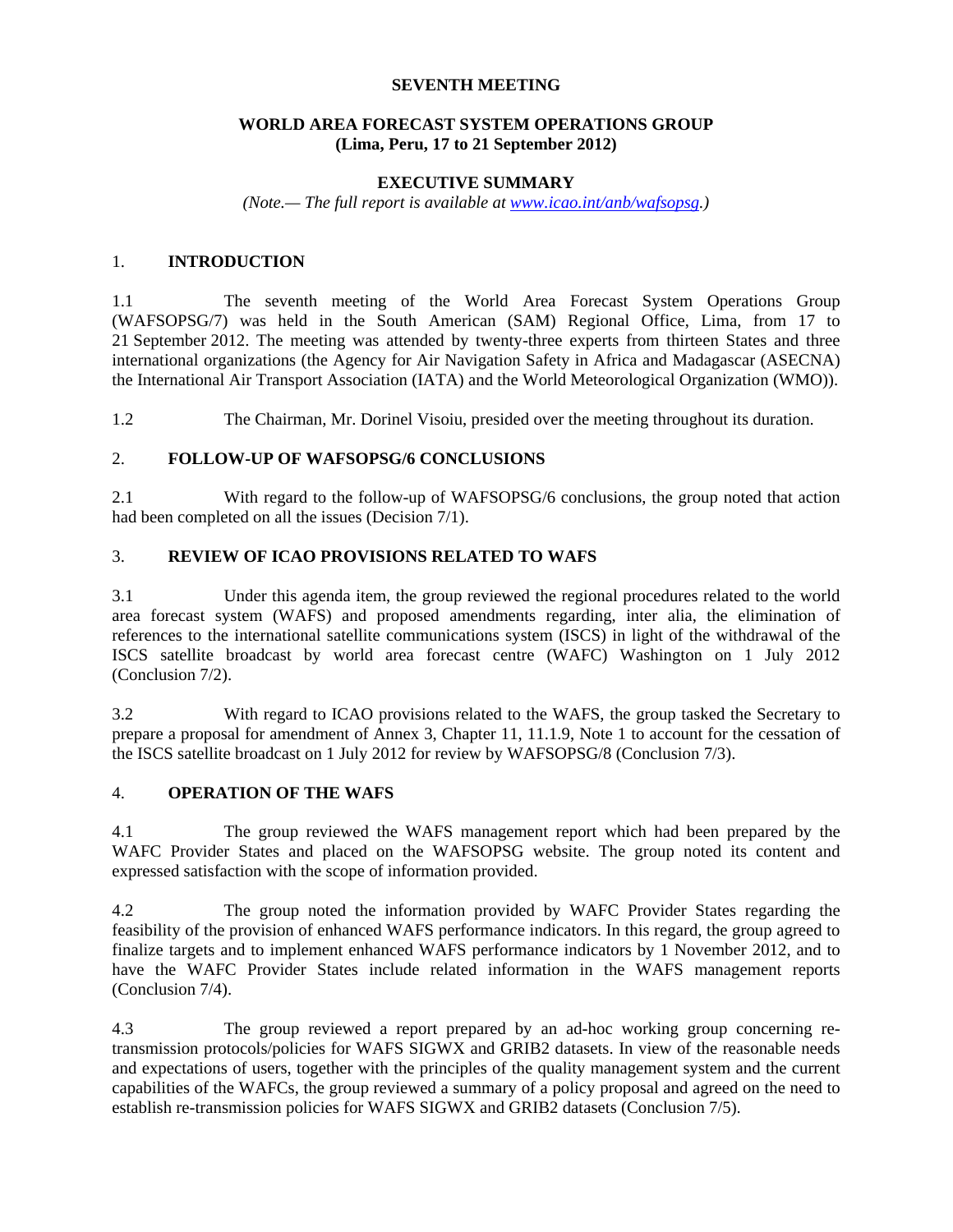4.4 The group noted the cessation by WAFC Washington of the ISCS satellite broadcast on 1 July 2012 and its replacement by the WAFS Internet-based services (WIFS), and that the satellite distribution system for information relating to air navigation (SADIS) Provider State and WAFC London had established the Secure SADIS FTP service. To facilitate users' access, the group tasked the WAFC Provider States to work on the synchronization of the file structures of the WIFS and the Secure SADIS FTP (Conclusion 7/6).

4.5 With regard to the availability times of GRIB1 upper-air data on the WAFS Internetbased services (Secure SADIS FTP and WIFS), the group agreed that the GRIB1 upper-air data should be made available on the Internet-based services once it has completed its production process, but no earlier than GRIB2 upper-air data, and that users should be notified of the availability times and/or future updates to the availability times via the WAFS Change Implementation Notice Board (Conclusion 7/7).

4.6 To benefit users, the group invited the WAFC Provider States to issue administrative messages to inform users of changes to WAFS services and updates of WAFS documentation (Conclusion 7/8).

# 5. **DEVELOPMENT OF THE WAFS**

5.1 The group agreed that all the formalities regarding the cessation of WAFS gridded global forecasts in WMO GRIB1 code form had been fulfilled. Therefore, the group endorsed their cessation at 0000 UTC on 14 November 2013 (Decision 7/9 refers) and invited WAFC Provider States to cease their preparation and issuance (Conclusion 7/10 refers). In addition, the group agreed to inform user States of the cessation and to encourage user States concerned to migrate to the use of WAFS forecasts in WMO GRIB2 code form (Conclusion 7/11).

5.2 Regarding the visualization of WAFS upper-air gridded forecasts, the group reviewed an outline prepared by the WAFC Provider States of how WAFS SIGWX forecasts and WAFS gridded CB clouds, icing and turbulence forecasts were intended to be used given that both were expected to have operational status by November 2013. The group agreed to include the principles of the referred outline as guidance material in the *Manual on Aeronautical Meteorological Practices* (Doc 8896) (Conclusion 7/12).

5.3 With regard to training requirements, for States and WAFS users, for the new WAFS gridded forecasts for CB clouds, icing and turbulence, the group, in light of the consideration of examples of visualization options, agreed to proceed with the development of a training package in line with the expected timescale involved with its operational use, and tasked the Secretary to investigate the feasibility of its translation into all official languages of ICAO (Conclusion 7/13).

5.4 In view of the successful harmonization of the WAFS gridded global forecasts for CB clouds, icing and turbulence, and the ongoing verification results, as well as the availability of updated guidance material, the group reaffirmed Conclusion 6/18 regarding the removal, as part of Amendment 76 to Annex 3, of Note 1 to Appendix 2, 1.2.2 h) regarding the experimental nature ("trial forecasts") of the gridded forecasts. Additionally, the group invited the WAFC Providers States, in collaboration with all ICAO PIRGs, IATA and WMO, to extend the verification of WAFS gridded global forecasts of CB clouds, icing and turbulence using more comprehensive datasets for the monitoring of the quality of the products and to publish the CB clouds, icing and turbulence verification results on the WAFCs websites (Conclusion 7/14).

5.5 Regarding the WAFS support required for the integration of meteorological information within the global ATM operation concept, the group invited ICAO, the WAFC Provider States and selected States and international organizations to coordinate, with the Meteorological Aeronautical Requirements and Information Exchange Project Team (MARIE-PT), in the development of a concept of